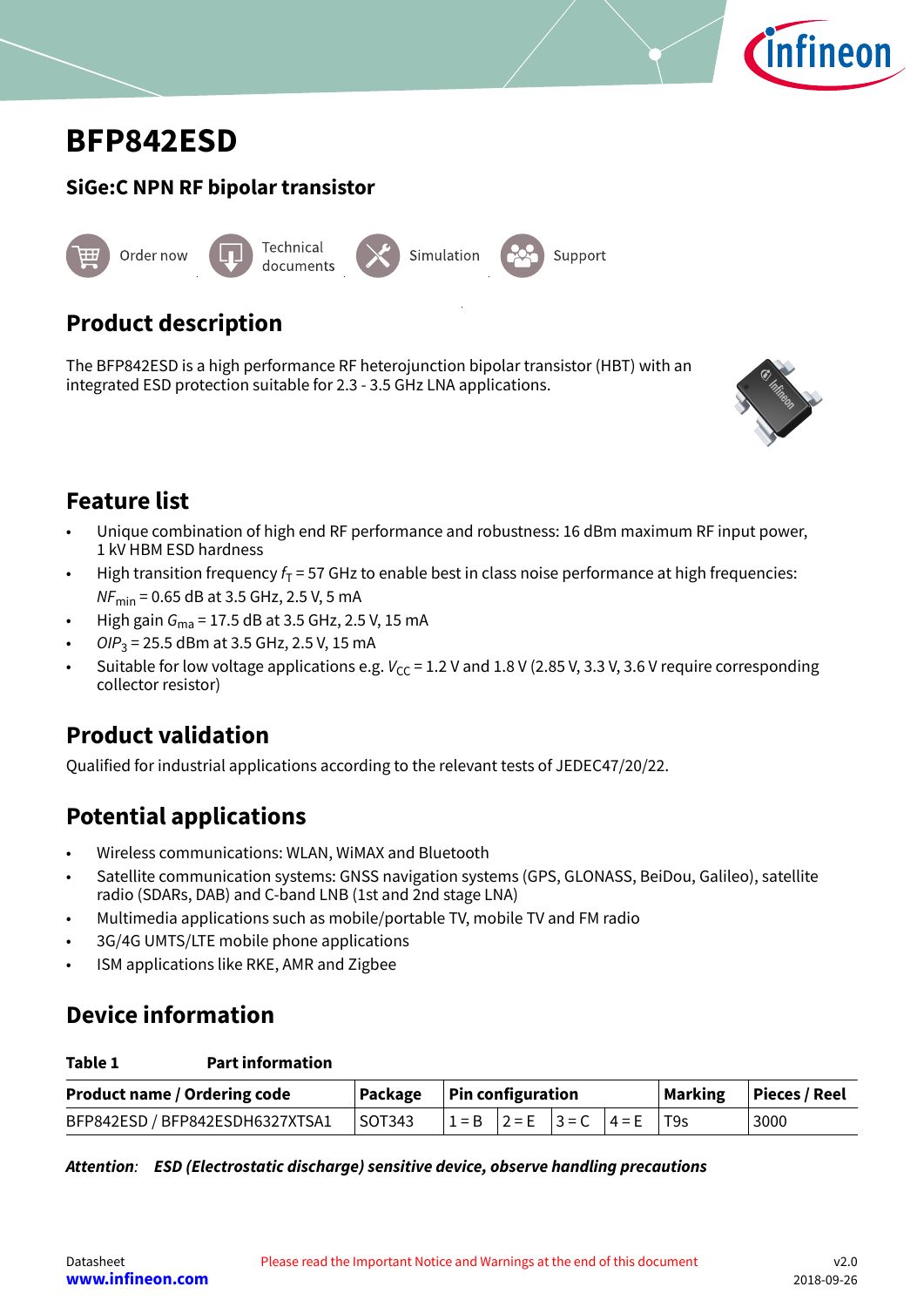

## Table of contents

### **Table of contents**

| $\mathbf{1}$            |  |
|-------------------------|--|
| $\mathbf{2}$            |  |
| $\overline{\mathbf{3}}$ |  |
| 3.1                     |  |
| 3.2                     |  |
| 3.3                     |  |
| 3.4                     |  |
| 3.5                     |  |
| 4                       |  |
|                         |  |
|                         |  |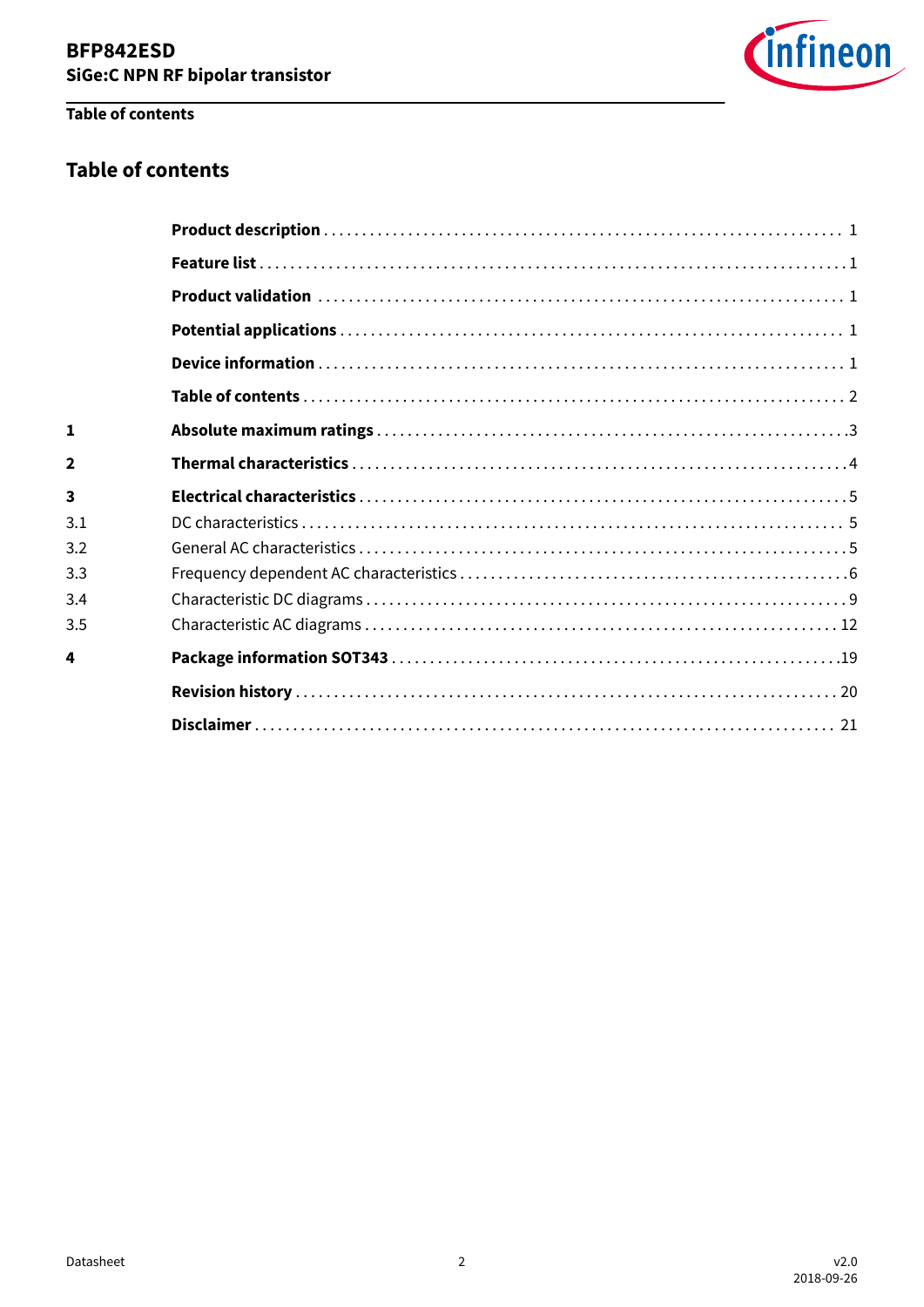

<span id="page-2-0"></span>**Absolute maximum ratings**

## **1 Absolute maximum ratings**

## **Table 2** Absolute maximum ratings at  $T_A = 25 \text{ °C}$  (unless otherwise specified) **Parameter Symbol Values Unit Note or test condition Min. Max.** Collector emitter voltage  $|V_{\text{CEO}}|$   $|3.25|$   $|V|$  Open base 2.9  $|T_A = -40 \degree C$ , open base Collector emitter voltage  $1$   $|V_{CES}|$   $|3.25|$   $|E-B$  short circuited 2.9  $|T_A = -40 \degree C$ , E-B short circuited Collector base voltage  $\frac{2}{7}$   $|V_{CBO}|$   $|4.1$   $|$  Open emitter 3.5  $|T_A = -40$  °C, open emitter Base current  $I_B$   $\begin{array}{|c|c|c|c|c|} \hline \end{array}$   $\begin{array}{|c|c|c|c|c|} \hline \end{array}$   $\begin{array}{|c|c|c|c|c|} \hline \end{array}$   $\begin{array}{|c|c|c|c|c|} \hline \end{array}$   $\begin{array}{|c|c|c|c|c|} \hline \end{array}$   $\begin{array}{|c|c|c|c|c|} \hline \end{array}$   $\begin{array}{|c|c|c|c|c|} \hline \end{array}$ Collector current  $|I_{\rm C}| = |$  –  $|$  40 RF input power  $P_{\text{RFin}}$   $16$  dBm ESD stress pulse  $V_{\text{FSD}}$   $-1$   $1$   $\vert$   $kV$   $\vert$  HBM, all pins, acc. to JESD22-A114 Total power dissipation <sup>3)</sup>  $P_{\text{tot}}$   $\vert P_{\text{tot}} \vert$   $\vert$  120  $\vert$  mW  $\vert T_{\text{S}} \le 111 \text{ °C}$ Junction temperature  $|T_{\rm J}|$   $|150|$  °C Storage temperature  $|T_{\text{Stg}}|$  -55

**Attention**: **Stresses above the max. values listed here may cause permanent damage to the device. Exposure to absolute maximum rating conditions for extended periods may affect device reliability. Exceeding only one of these values may cause irreversible damage to the integrated circuit.**

<sup>&</sup>lt;sup>1</sup>  $V_{CES}$  is similar to  $V_{CEO}$  due to design.<br><sup>2</sup>  $V_{CES}$  is similar to  $V_{CES}$  due to design.

<sup>&</sup>lt;sup>2</sup>  $V_{\text{CBO}}$  is similar to  $V_{\text{CEO}}$  due to design.<br><sup>3</sup>  $\tau$  is the soldering point temperature

 $T_S$  is the soldering point temperature.  $T_S$  is measured on the emitter lead at the soldering point of the PCB.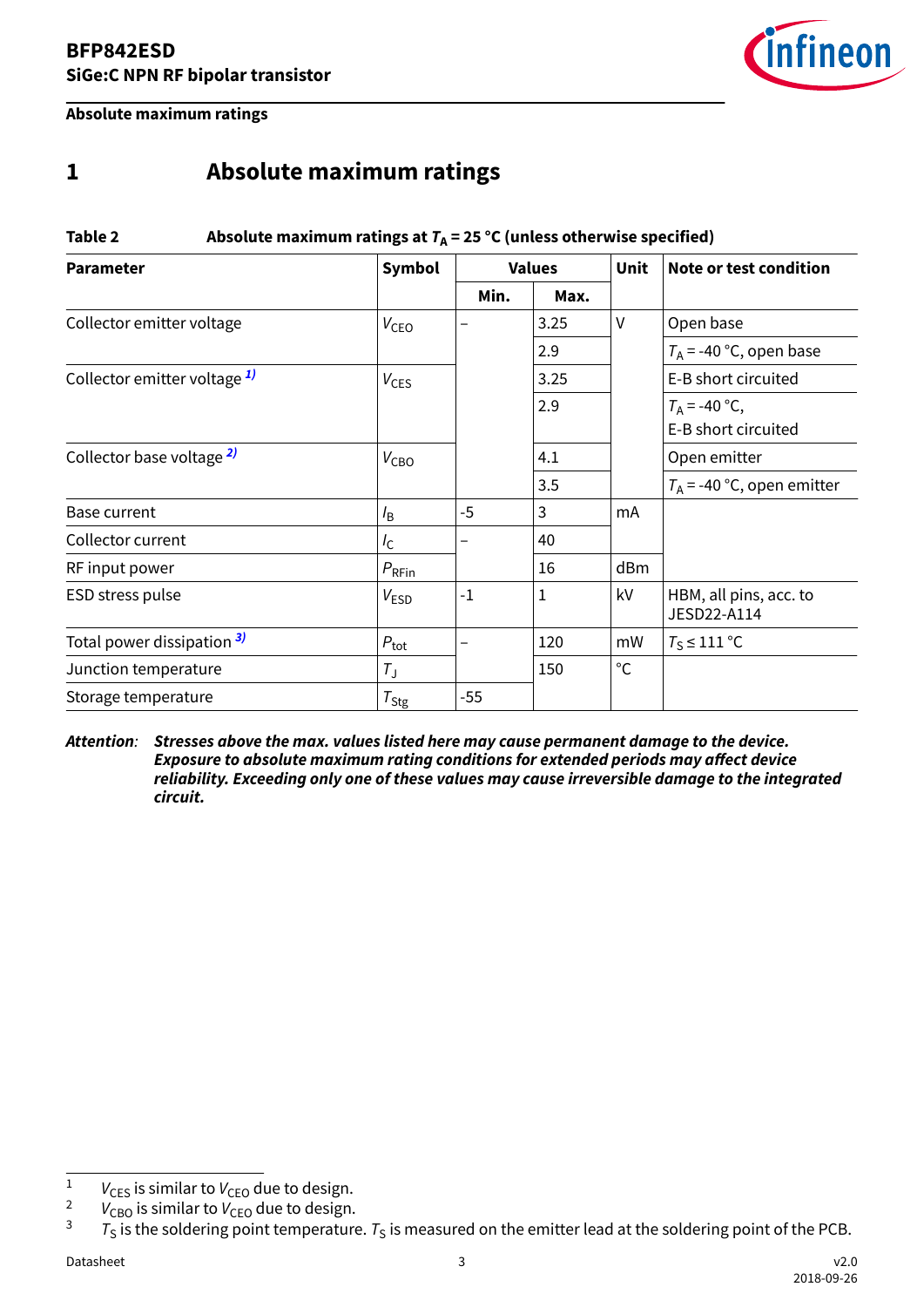

<span id="page-3-0"></span>**Thermal characteristics**

## **2 Thermal characteristics**

#### **Table 3 Thermal resistance**

| <b>Parameter</b>           | <b>Symbol</b>     | <b>Values</b>            |      |                          | Unit | Note or test condition |
|----------------------------|-------------------|--------------------------|------|--------------------------|------|------------------------|
|                            |                   | Min.                     | Typ. | Max.                     |      |                        |
| Junction - soldering point | $R_{\text{thJS}}$ | $\overline{\phantom{0}}$ | 324  | $\overline{\phantom{a}}$ | K/W  |                        |



**Figure 1** Total power dissipation  $P_{\text{tot}} = f(T_S)$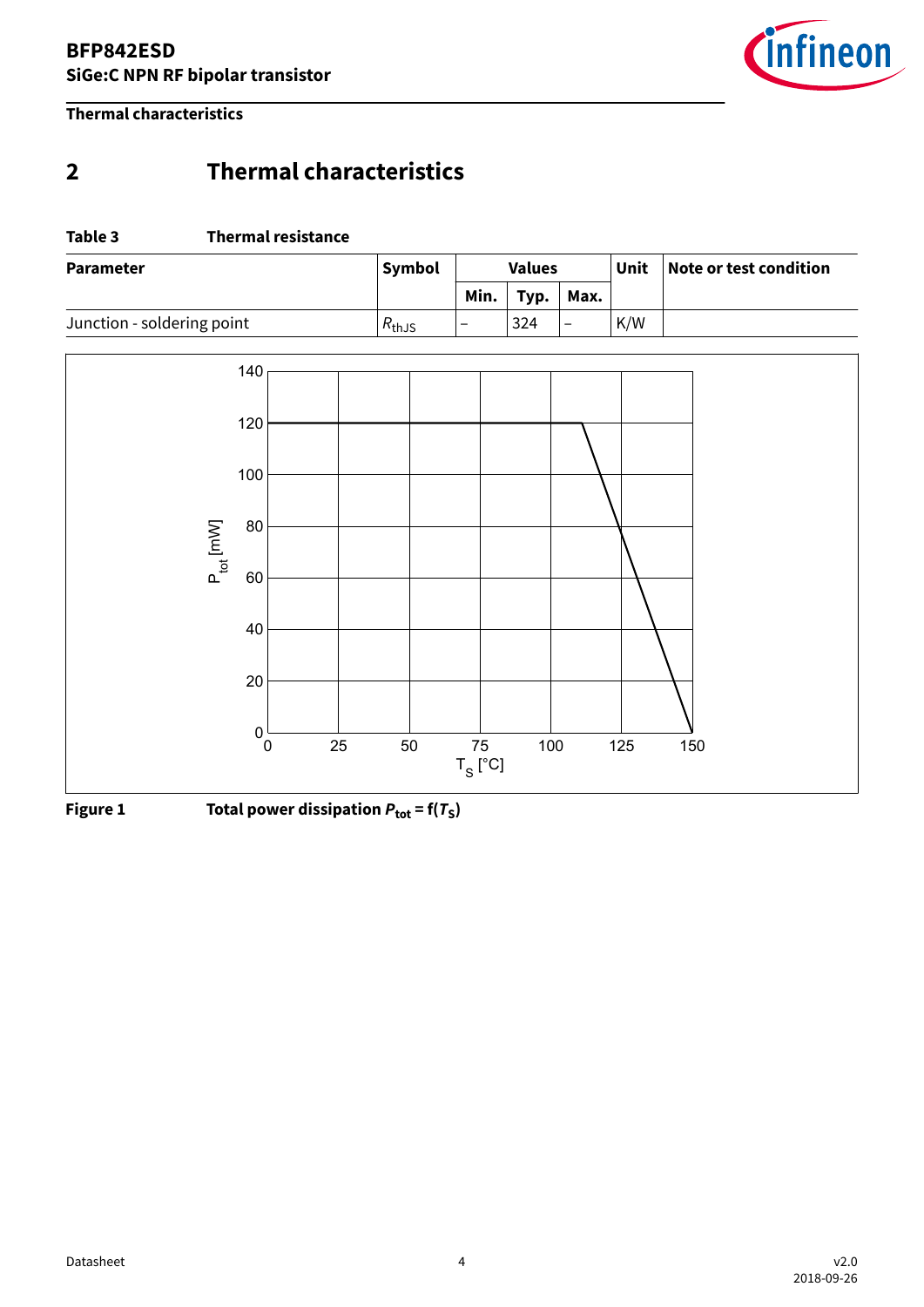

<span id="page-4-0"></span>**Electrical characteristics**

## **3 Electrical characteristics**

### **3.1 DC characteristics**

#### **Table 4** DC characteristics at  $T_A = 25 \text{ °C}$

| <b>Parameter</b>                    | Symbol           |      | <b>Unit</b><br><b>Values</b> |                      |    | Note or test condition                               |
|-------------------------------------|------------------|------|------------------------------|----------------------|----|------------------------------------------------------|
|                                     |                  | Min. | Typ.                         | Max.                 |    |                                                      |
| Collector emitter breakdown voltage | $V_{(BR)CEO}$    | 3.25 | 3.7                          |                      | ٧  | $I_C = 1$ mA, $I_B = 0$ ,<br>open base               |
| Collector emitter leakage current   | $I_{\text{CES}}$ |      |                              | $1400$ <sup>1)</sup> | nA | $V_{CF}$ = 2 V, $V_{BF}$ = 0,<br>E-B short circuited |
| Collector base leakage current      | I <sub>CBO</sub> |      |                              | $400^{1}$            |    | $V_{CB} = 2 V, I_F = 0,$<br>open emitter             |
| Emitter base leakage current        | $I_{EBO}$        |      |                              | $10^{1}$             | μA | $V_{EB} = 0.5 V, I_C = 0,$<br>open collector         |
| DC current gain                     | $h_{FE}$         | 150  | 260                          | 450                  |    | $V_{CE}$ = 2.5 V, $I_C$ = 15 mA,<br>pulse measured   |

## **3.2 General AC characteristics**

#### Table 5 **General AC characteristics at**  $T_A$  **= 25 °C**

| <b>Parameter</b>              | Symbol<br><b>Values</b> |      |      | <b>Unit</b> | Note or test condition |                                                                        |
|-------------------------------|-------------------------|------|------|-------------|------------------------|------------------------------------------------------------------------|
|                               |                         | Min. | Typ. | Max.        |                        |                                                                        |
| <b>Transition frequency</b>   | $f_{\mathsf{T}}$        |      | 57   | —           | GHz                    | $V_{CE}$ = 2.5 V, $I_C$ = 25 mA,<br>$f = 1$ GHz                        |
| Collector base capacitance    | $C_{CB}$                |      | 64   |             | fF                     | $V_{CB}$ = 2 V, $V_{BE}$ = 0,<br>$f = 1$ MHz,<br>emitter grounded      |
| Collector emitter capacitance | $C_{CE}$                |      | 0.46 |             | pF                     | $V_{CF}$ = 2 V, $V_{BF}$ = 0,<br>$f = 1$ MHz,<br>base grounded         |
| Emitter base capacitance      | $C_{EB}$                |      | 0.44 |             |                        | $V_{FB} = 0.4$ V, $V_{CB} = 0$ ,<br>$f = 1$ MHz,<br>collector grounded |

<sup>&</sup>lt;sup>1</sup> Maximum values not limited by the device but by the short cycle time of the 100% test.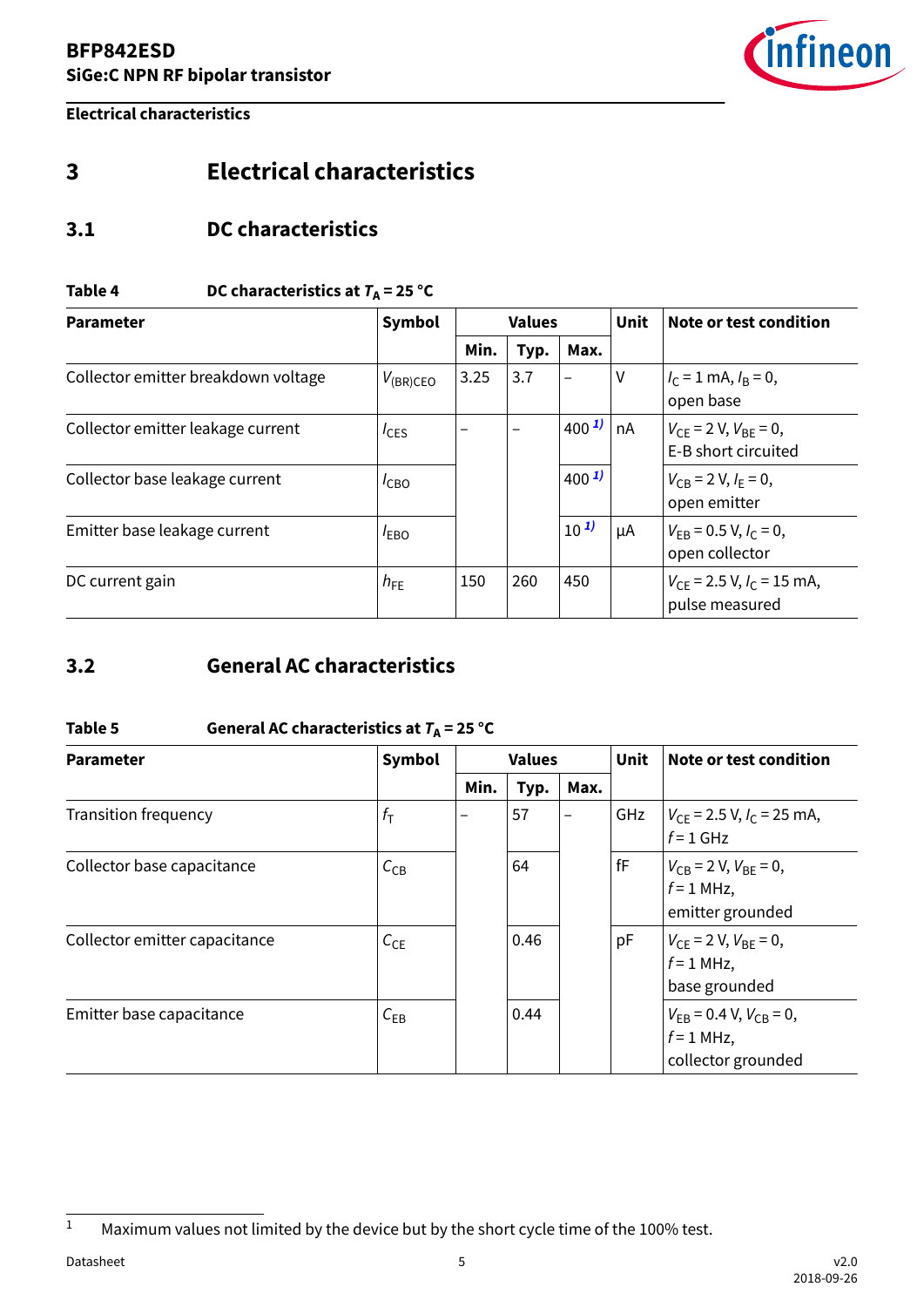

#### <span id="page-5-0"></span>**Electrical characteristics**

## **3.3 Frequency dependent AC characteristics**

Measurement setup is a test fixture with Bias-T's in a 50  $\Omega$  system,  $T_A$  = 25 °C.



**Figure 2 Testing circuit**

## **Table 6** AC characteristics,  $V_{CE} = 2.5$  V,  $f = 450$  MHz

| <b>Parameter</b> |                                       | Symbol            | <b>Values</b> |      |      | <b>Unit</b> | Note or test condition                          |
|------------------|---------------------------------------|-------------------|---------------|------|------|-------------|-------------------------------------------------|
|                  |                                       |                   | Min.          | Typ. | Max. |             |                                                 |
|                  | Power gain                            |                   |               |      |      | dB          |                                                 |
| $\bullet$        | Maximum power gain                    | $G_{\rm ms}$      |               | 33   |      |             | $I_c = 15$ mA                                   |
| $\bullet$        | Transducer gain                       | $ S_{21} ^2$      |               | 29.5 |      |             |                                                 |
|                  | Noise figure                          |                   |               |      |      |             |                                                 |
| $\bullet$        | Minimum noise figure                  | $NF_{\text{min}}$ |               | 0.4  |      |             | $I_c = 5$ mA                                    |
| $\bullet$        | Associated gain                       | $G_{\text{ass}}$  |               | 26   |      |             |                                                 |
|                  | Linearity                             |                   |               |      |      | dBm         |                                                 |
| $\bullet$        | 3rd order intercept point at output   | OIP <sub>3</sub>  |               | 22   |      |             | $Z_S = Z_1 = 50 \Omega$ , $I_C = 15 \text{ mA}$ |
| $\bullet$        | 1 dB gain compression point at output | $OP_{1dB}$        |               | 6.5  |      |             |                                                 |

#### Table 7  $\qquad$  AC characteristics,  $V_{CE} = 2.5$  V,  $f = 900$  MHz

| <b>Parameter</b> |                                       | Symbol            | <b>Values</b> |      |      | <b>Unit</b> | Note or test condition                          |
|------------------|---------------------------------------|-------------------|---------------|------|------|-------------|-------------------------------------------------|
|                  |                                       |                   | Min.          | Typ. | Max. |             |                                                 |
|                  | Power gain                            |                   |               |      | -    | dB          |                                                 |
| $\bullet$        | Maximum power gain                    | $G_{\rm ms}$      |               | 29   |      |             | $I_c = 15$ mA                                   |
| $\bullet$        | Transducer gain                       | $ S_{21} ^2$      |               | 26   |      |             |                                                 |
|                  | Noise figure                          |                   |               |      |      |             |                                                 |
| $\bullet$        | Minimum noise figure                  | $NF_{\text{min}}$ |               | 0.45 |      |             | $I_c = 5$ mA                                    |
| $\bullet$        | Associated gain                       | $G_{\text{ass}}$  |               | 24   |      |             |                                                 |
|                  | Linearity                             |                   |               |      |      | dBm         |                                                 |
| $\bullet$        | 3rd order intercept point at output   | OIP <sub>3</sub>  |               | 22.5 |      |             | $Z_S = Z_1 = 50 \Omega$ , $I_C = 15 \text{ mA}$ |
| $\bullet$        | 1 dB gain compression point at output | $OP_{1dB}$        |               | 7    |      |             |                                                 |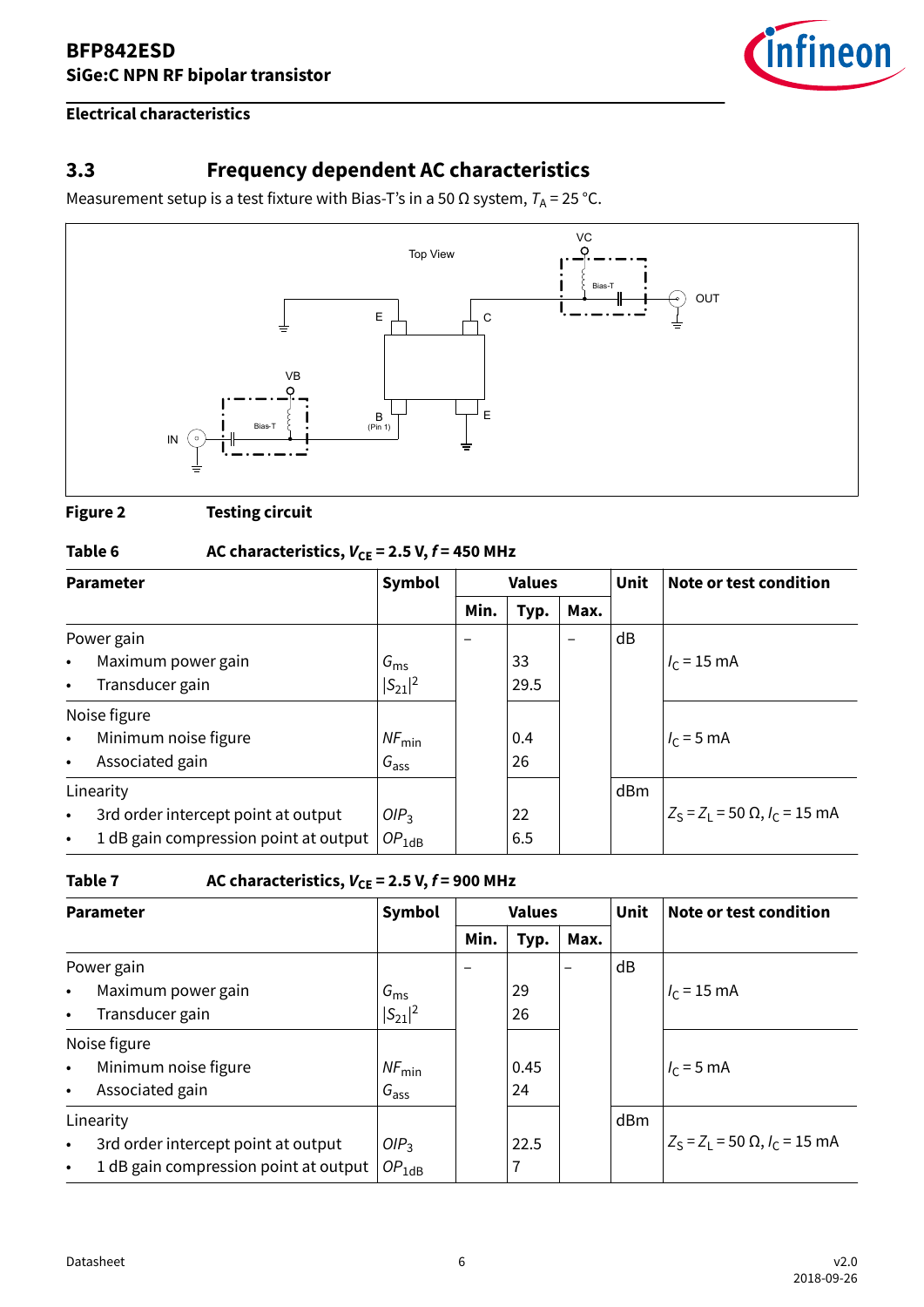

#### **Electrical characteristics**

#### Table 8  $AC characteristics, V_{CE} = 2.5 V, f = 1.5 GHz$

| <b>Parameter</b> |                                       | Symbol            | <b>Values</b> |      |                          | <b>Unit</b> | Note or test condition                          |
|------------------|---------------------------------------|-------------------|---------------|------|--------------------------|-------------|-------------------------------------------------|
|                  |                                       |                   | Min.          | Typ. | Max.                     |             |                                                 |
|                  | Power gain                            |                   |               |      | $\overline{\phantom{0}}$ | dB          |                                                 |
| $\bullet$        | Maximum power gain                    | $G_{\rm ms}$      |               | 25.5 |                          |             | $I_c = 15$ mA                                   |
| $\bullet$        | Transducer gain                       | $ S_{21} ^2$      |               | 23   |                          |             |                                                 |
|                  | Noise figure                          |                   |               |      |                          |             |                                                 |
| $\bullet$        | Minimum noise figure                  | $NF_{\text{min}}$ |               | 0.45 |                          |             | $I_c = 5$ mA                                    |
| $\bullet$        | Associated gain                       | $G_{\text{ass}}$  |               | 21   |                          |             |                                                 |
|                  | Linearity                             |                   |               |      |                          | dBm         |                                                 |
| $\bullet$        | 3rd order intercept point at output   | OIP <sub>3</sub>  |               | 23.5 |                          |             | $Z_S = Z_1 = 50 \Omega$ , $I_C = 15 \text{ mA}$ |
| $\bullet$        | 1 dB gain compression point at output | $OP_{1dB}$        |               | 7.5  |                          |             |                                                 |

#### Table 9  $AC characteristics, V_{CE} = 2.5 V, f = 1.9 GHz$

| <b>Parameter</b> |                                       | Symbol            |      | <b>Values</b> |                          |     | Note or test condition                          |
|------------------|---------------------------------------|-------------------|------|---------------|--------------------------|-----|-------------------------------------------------|
|                  |                                       |                   | Min. | Typ.          | Max.                     |     |                                                 |
|                  | Power gain                            |                   |      |               | $\overline{\phantom{m}}$ | dB  |                                                 |
| $\bullet$        | Maximum power gain                    | $G_{\rm ms}$      |      | 23.5          |                          |     | $I_c = 15$ mA                                   |
| $\bullet$        | Transducer gain                       | $ S_{21} ^2$      |      | 21            |                          |     |                                                 |
|                  | Noise figure                          |                   |      |               |                          |     |                                                 |
| $\bullet$        | Minimum noise figure                  | $NF_{\text{min}}$ |      | 0.5           |                          |     | $I_c = 5$ mA                                    |
| $\bullet$        | Associated gain                       | $G_{\text{ass}}$  |      | 19.5          |                          |     |                                                 |
|                  | Linearity                             |                   |      |               |                          | dBm |                                                 |
| $\bullet$        | 3rd order intercept point at output   | OIP <sub>3</sub>  |      | 24.5          |                          |     | $Z_S = Z_1 = 50 \Omega$ , $I_C = 15 \text{ mA}$ |
| $\bullet$        | 1 dB gain compression point at output | $OP_{1dB}$        |      | 8             |                          |     |                                                 |

## **Table 10** AC characteristics,  $V_{CE} = 2.5$  V,  $f = 2.4$  GHz

| <b>Parameter</b> |                                       | Symbol            | <b>Values</b> |      |                          | <b>Unit</b> | Note or test condition                          |
|------------------|---------------------------------------|-------------------|---------------|------|--------------------------|-------------|-------------------------------------------------|
|                  |                                       |                   | Min.          | Typ. | Max.                     |             |                                                 |
|                  | Power gain                            |                   |               |      | $\overline{\phantom{0}}$ | dB          |                                                 |
| $\bullet$        | Maximum power gain                    | $G_{\rm ms}$      |               | 22   |                          |             | $I_c = 15$ mA                                   |
| $\bullet$        | Transducer gain                       | $ S_{21} ^2$      |               | 19   |                          |             |                                                 |
|                  | Noise figure                          |                   |               |      |                          |             |                                                 |
| $\bullet$        | Minimum noise figure                  | $NF_{\text{min}}$ |               | 0.5  |                          |             | $I_c = 5$ mA                                    |
| $\bullet$        | Associated gain                       | $G_{\text{ass}}$  |               | 18   |                          |             |                                                 |
|                  | Linearity                             |                   |               |      |                          | dBm         |                                                 |
| $\bullet$        | 3rd order intercept point at output   | OIP <sub>3</sub>  |               | 25   |                          |             | $Z_S = Z_1 = 50 \Omega$ , $I_C = 15 \text{ mA}$ |
| $\bullet$        | 1 dB gain compression point at output | $OP_{1dB}$        |               | 8    |                          |             |                                                 |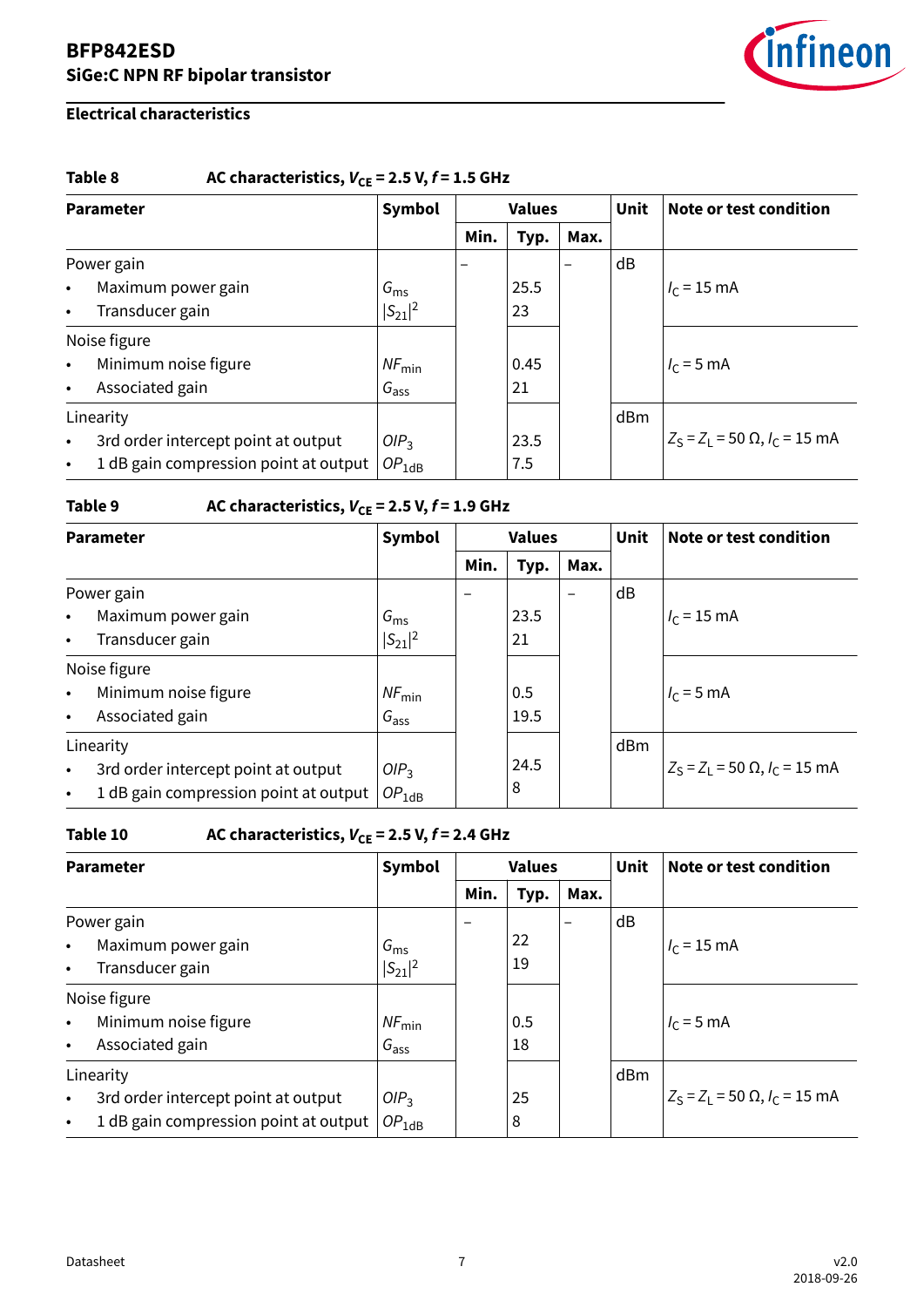

#### **Electrical characteristics**

#### Table 11  $AC characteristics, V_{CE} = 2.5 V, f = 3.5 GHz$

| <b>Parameter</b> |                                       | Symbol            | <b>Values</b> |      |                          | <b>Unit</b> | Note or test condition                          |
|------------------|---------------------------------------|-------------------|---------------|------|--------------------------|-------------|-------------------------------------------------|
|                  |                                       |                   | Min.          | Typ. | Max.                     |             |                                                 |
| Power gain       |                                       |                   |               |      | $\overline{\phantom{0}}$ | dB          |                                                 |
| $\bullet$        | Maximum power gain                    | $G_{\text{ma}}$   |               | 17.5 |                          |             | $I_c = 15$ mA                                   |
| $\bullet$        | Transducer gain                       | $ S_{21} ^2$      |               | 16   |                          |             |                                                 |
|                  | Noise figure                          |                   |               |      |                          |             |                                                 |
| $\bullet$        | Minimum noise figure                  | $NF_{\text{min}}$ |               | 0.65 |                          |             | $I_c = 5$ mA                                    |
| $\bullet$        | Associated gain                       | $G_{\text{ass}}$  |               | 15   |                          |             |                                                 |
| Linearity        |                                       |                   |               |      |                          | dBm         |                                                 |
| $\bullet$        | 3rd order intercept point at output   | OIP <sub>3</sub>  |               | 25.5 |                          |             | $Z_S = Z_1 = 50 \Omega$ , $I_C = 15 \text{ mA}$ |
| $\bullet$        | 1 dB gain compression point at output | $OP_{1dB}$        |               | 8.5  |                          |             |                                                 |

#### Table 12  $AC$  characteristics,  $V_{CE} = 2.5 V, f = 5.5 GHz$

| <b>Parameter</b> |                                       | Symbol            | <b>Values</b> |      |                                  | <b>Unit</b> | <b>Note or test condition</b>     |
|------------------|---------------------------------------|-------------------|---------------|------|----------------------------------|-------------|-----------------------------------|
|                  |                                       |                   | Min.          | Typ. | Max.<br>$\overline{\phantom{0}}$ | dB          |                                   |
| Power gain       |                                       |                   |               |      |                                  |             |                                   |
| $\bullet$        | Maximum power gain                    | $G_{ma}$          |               | 12.5 |                                  |             | $I_c = 15$ mA                     |
| $\bullet$        | Transducer gain                       | $ S_{21} ^2$      |               | 11.5 |                                  |             |                                   |
|                  | Noise figure                          |                   |               |      |                                  |             |                                   |
| $\bullet$        | Minimum noise figure                  | $NF_{\text{min}}$ |               | 0.85 |                                  |             | $I_c = 5$ mA                      |
| $\bullet$        | Associated gain                       | $G_{\text{ass}}$  |               | 10.5 |                                  |             |                                   |
| Linearity        |                                       |                   |               |      |                                  | dBm         |                                   |
| $\bullet$        | 3rd order intercept point at output   | OIP <sub>3</sub>  |               | 24   |                                  |             | $Z_S = Z_1 = 50$ Ω, $I_C = 15$ mA |
| $\bullet$        | 1 dB gain compression point at output | $OP_{1dB}$        |               | 8    |                                  |             |                                   |

Note:  $G_{\rm ms}$  = IS $_{21}/$  S $_{12}$ I for k < 1;  $G_{\rm ma}$  = IS $_{21}/$  S $_{12}$ I(k-(k²-1) $^{1/2}$ ) for k > 1. In order to get the NF $_{\rm min}$  values stated in this chapter, the test fixture losses have been subtracted from all measured results. OIP<sub>3</sub> value depends on termination of all intermodulation frequency components. Termination used for this measurement is 50  $\Omega$  from 0.2 MHz to 12 GHz.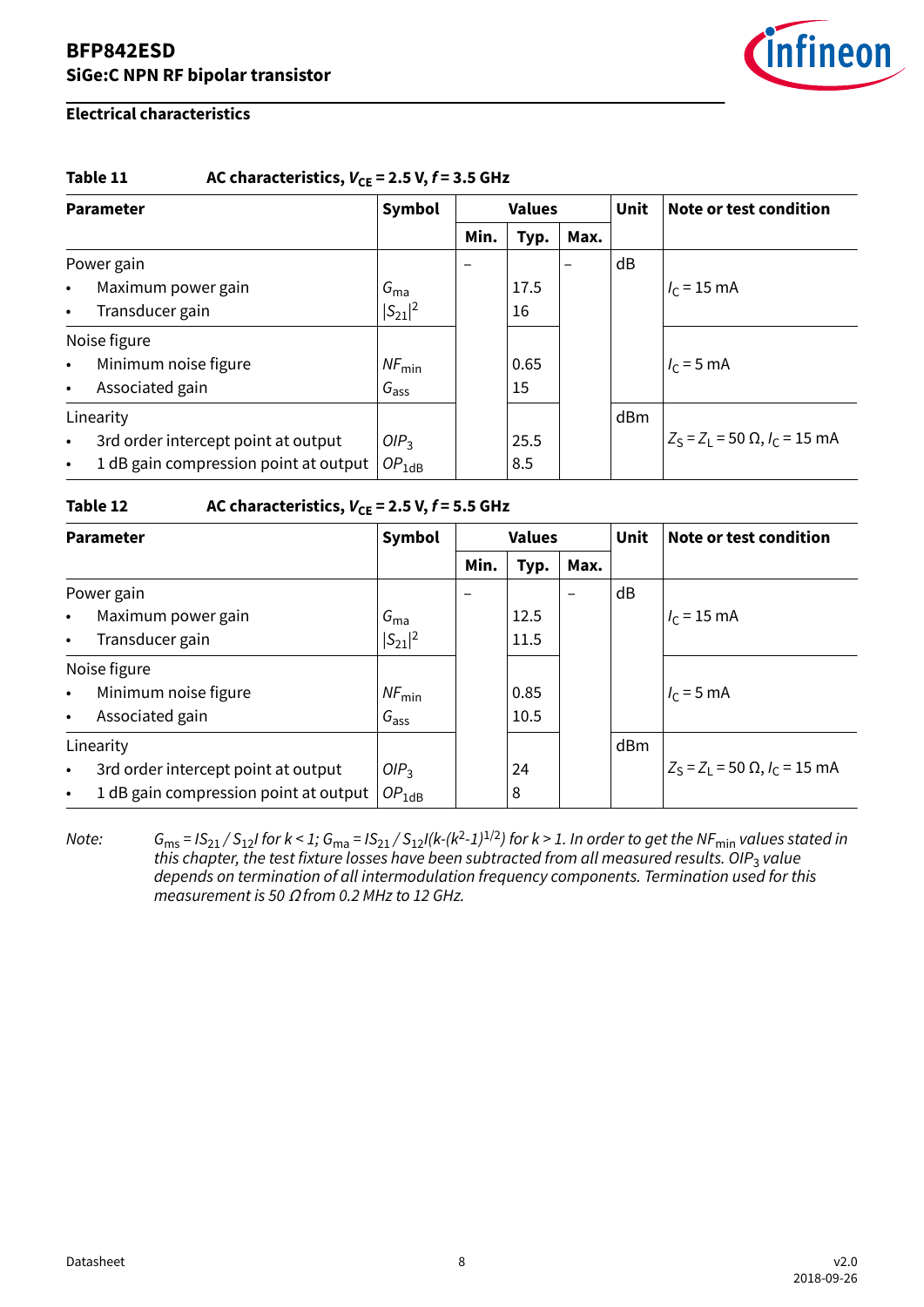#### <span id="page-8-0"></span>**Electrical characteristics**



## **3.4 Characteristic DC diagrams**









**Figure 4** DC current gain  $h_{FE} = f(I_C)$ ,  $V_{CE} = 2.5$  V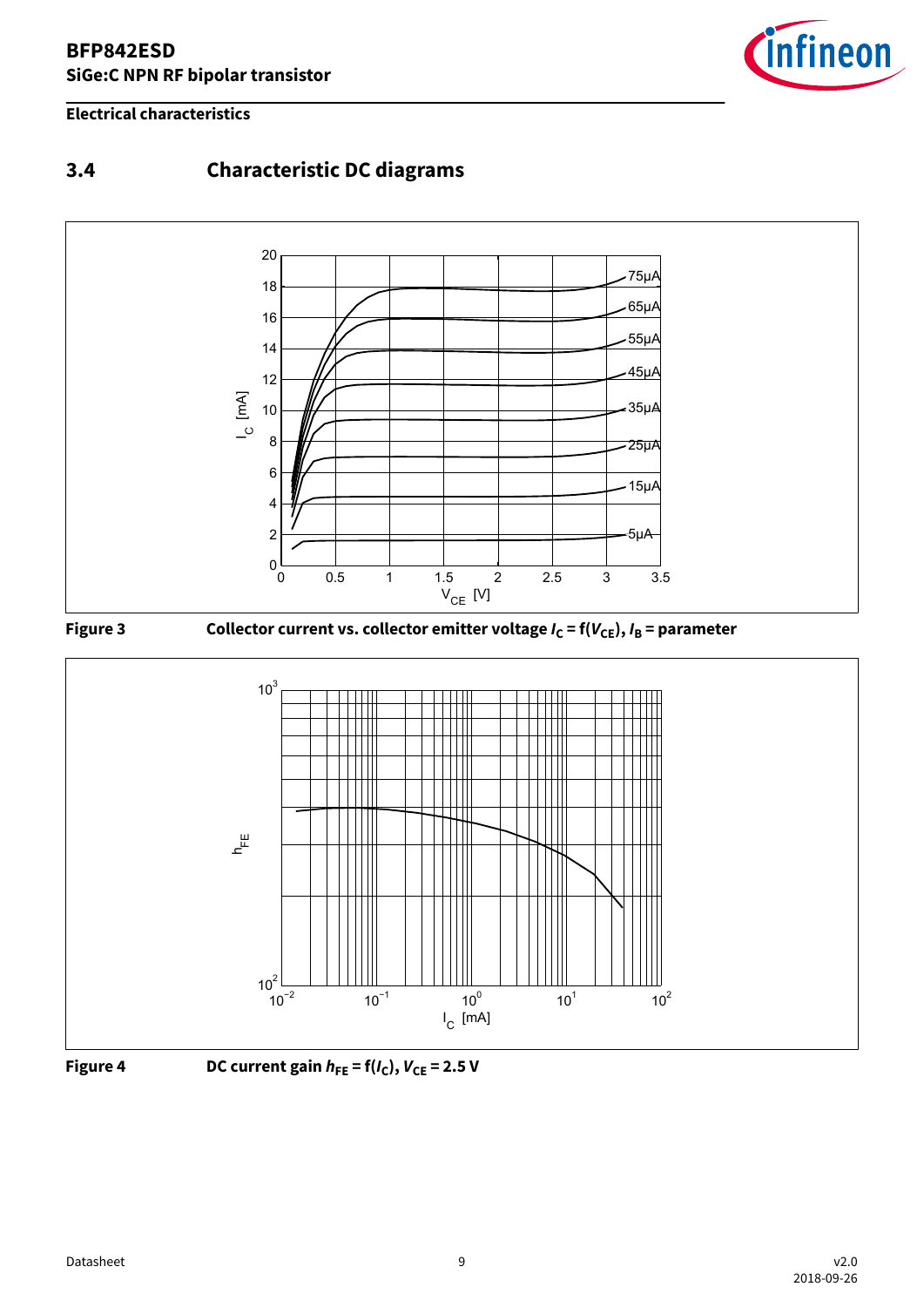





**Figure 5** Collector current vs. base emitter forward voltage  $I_C = f(V_{BE})$ ,  $V_{CE} = 2.5 V$ 





**Figure 6** Base current vs. base emitter forward voltage  $I_B = f(V_{BE})$ ,  $V_{CE} = 2.5 V$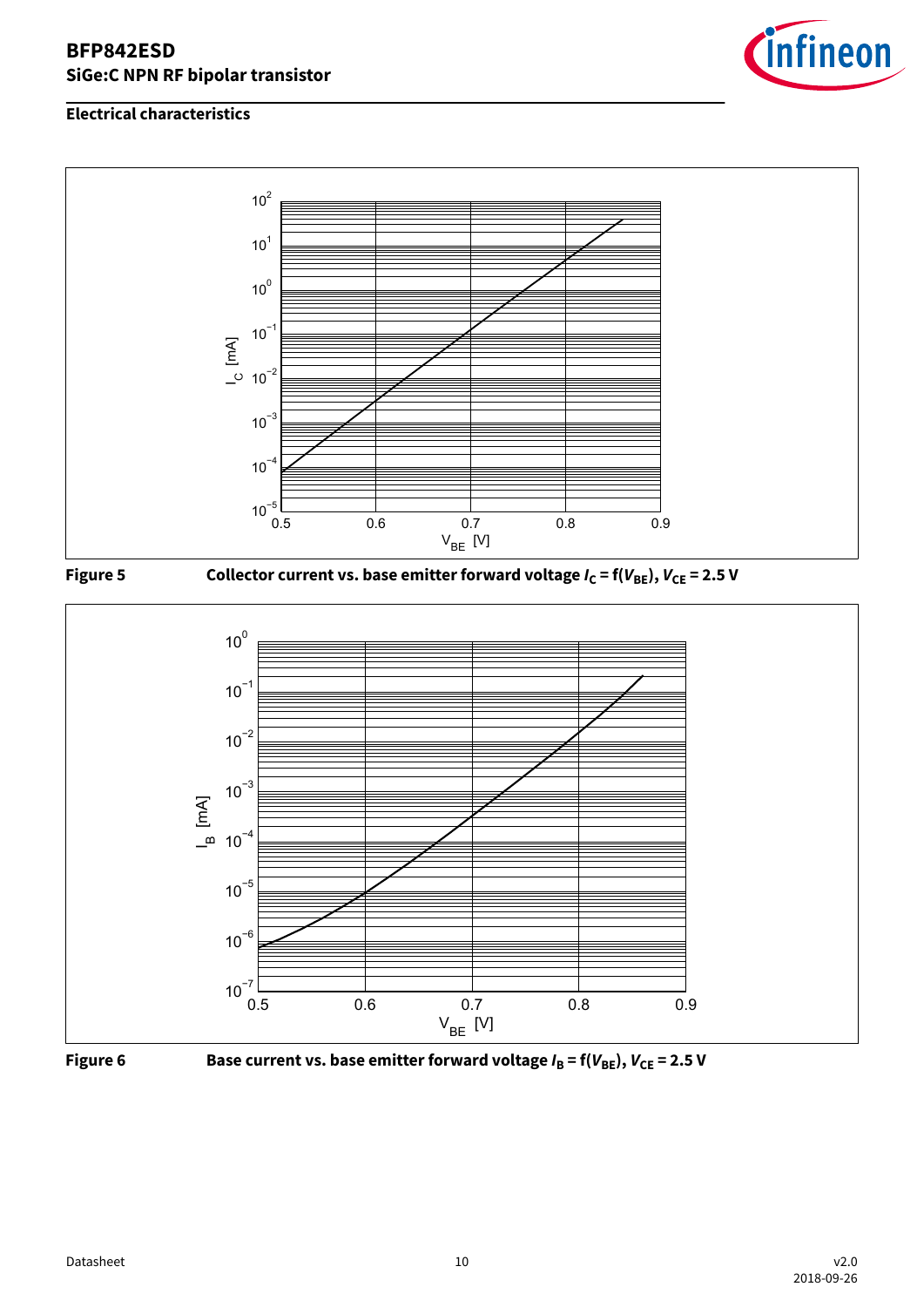





**Figure 7** Base current vs. base emitter reverse voltage  $I_B = f(V_{EB})$ ,  $V_{CE} = 2.5 V$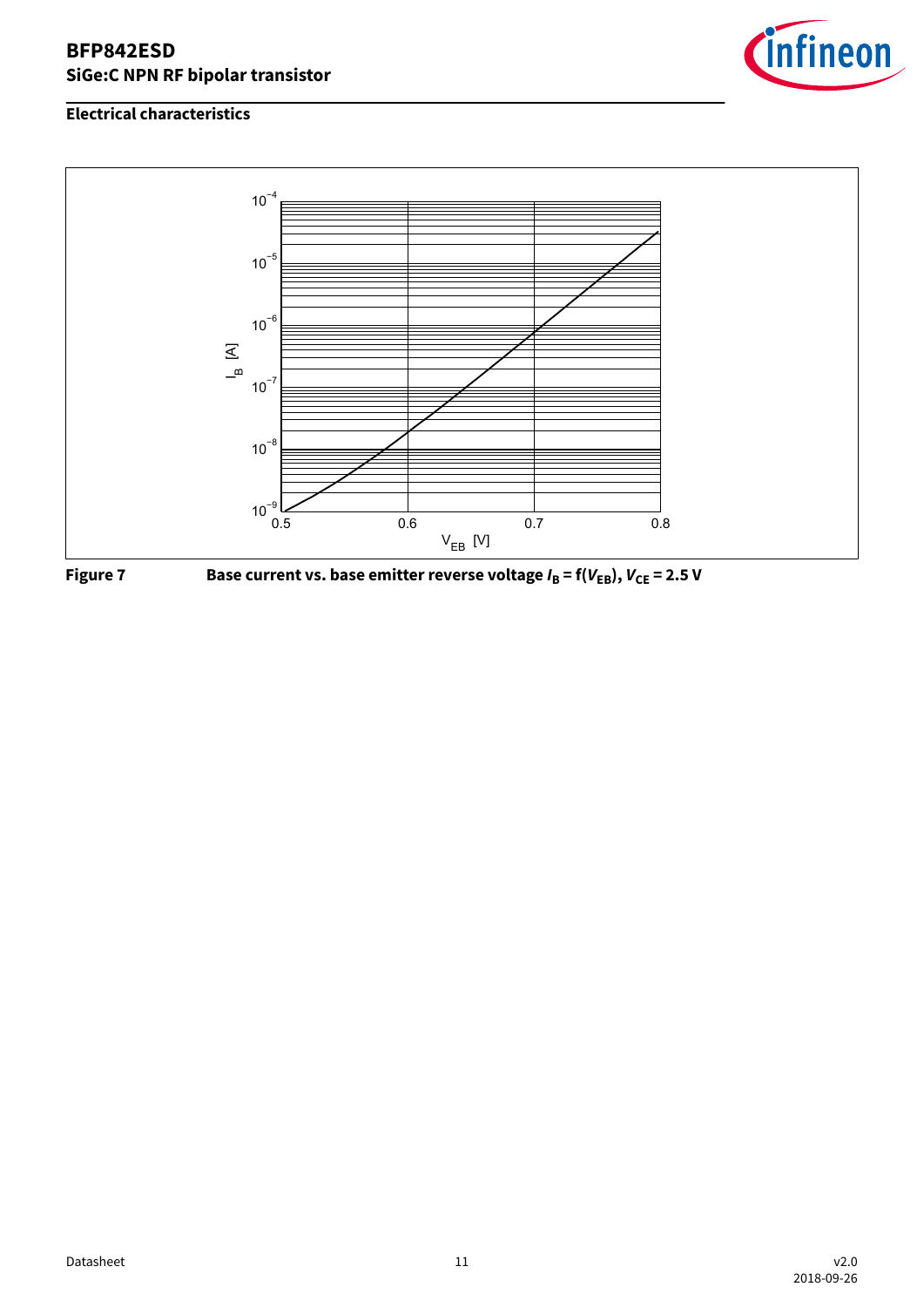#### <span id="page-11-0"></span>**Electrical characteristics**



## **3.5 Characteristic AC diagrams**



#### **Figure 8** Transition frequency  $f_T = f(I_C)$ ,  $f = 1$  GHz,  $V_{CE}$  = parameter





**Figure 9 Collector base capacitance**  $C_{CB}$  **= f(** $V_{CB}$ **),**  $f$  **= 1 MHz**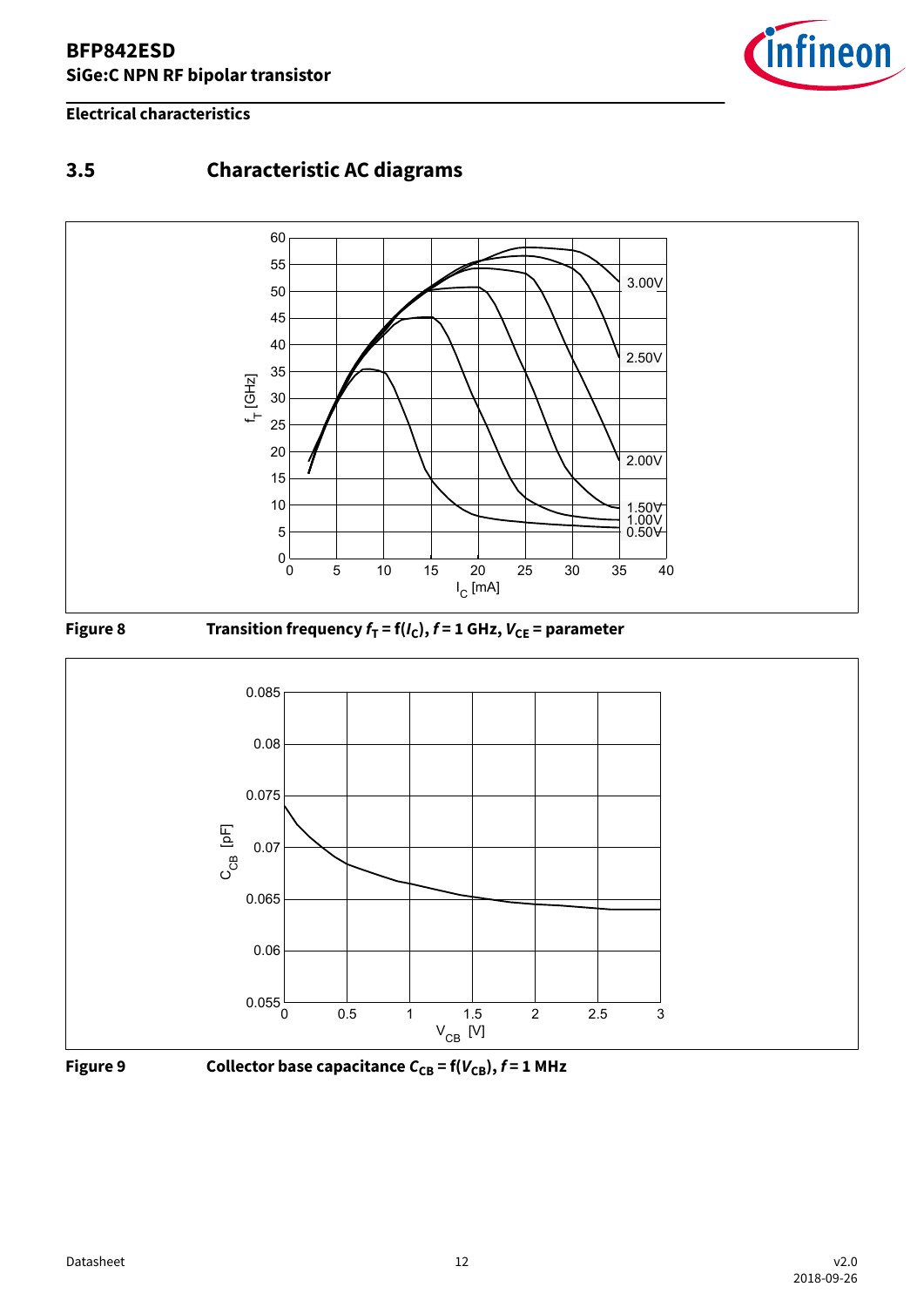









**Figure 11 Maximum power gain Gmax = f(IC), VCE = 2.5 V, f = parameter**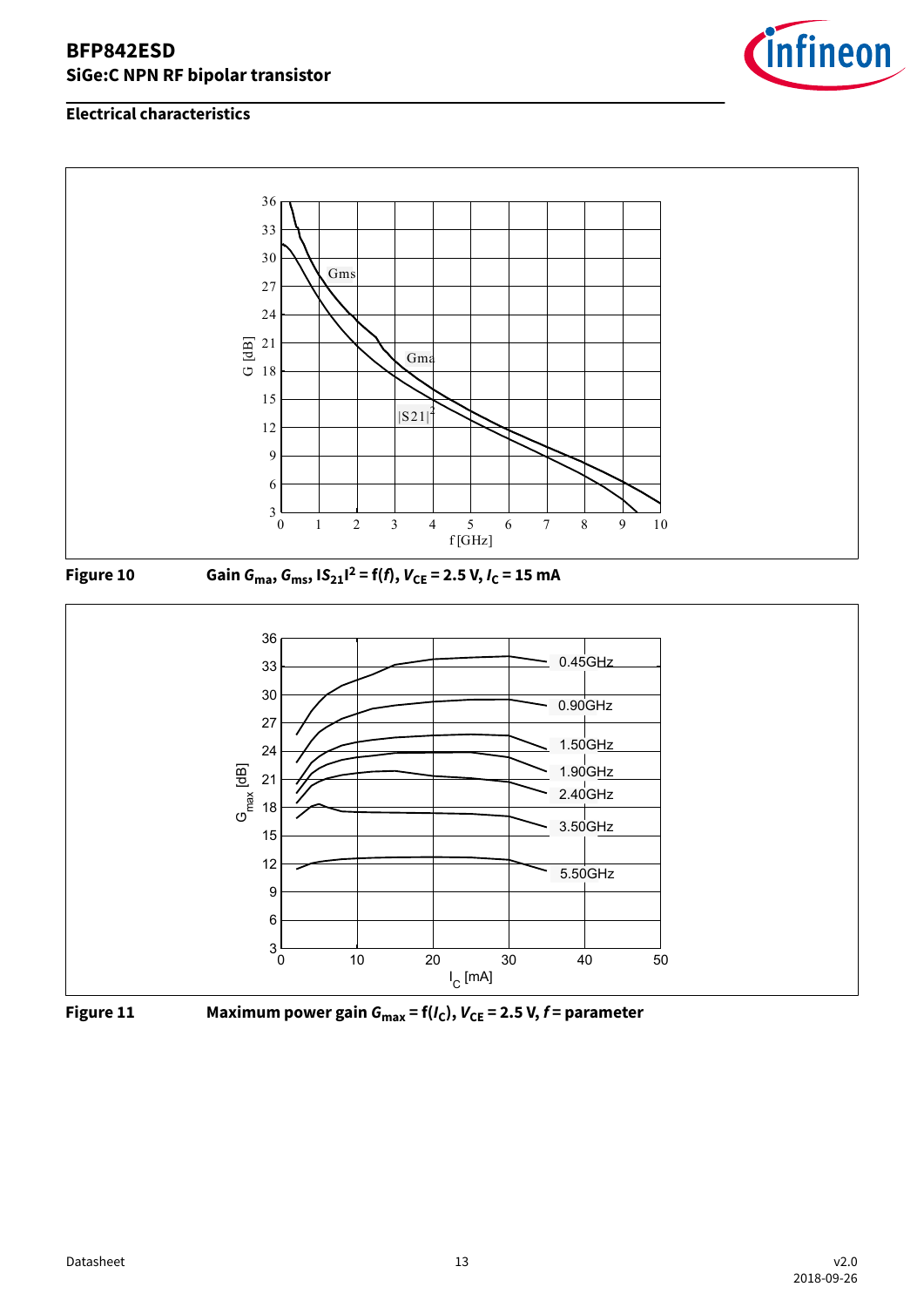







 **Figure 13** 3rd order intercept point at output  $\textsf{OIP}_3$  = f(I<sub>C</sub>),  $Z_S$  =  $Z_L$ = 50  $\Omega$ ,  $V_{\textsf{CE}}$ , f = parameter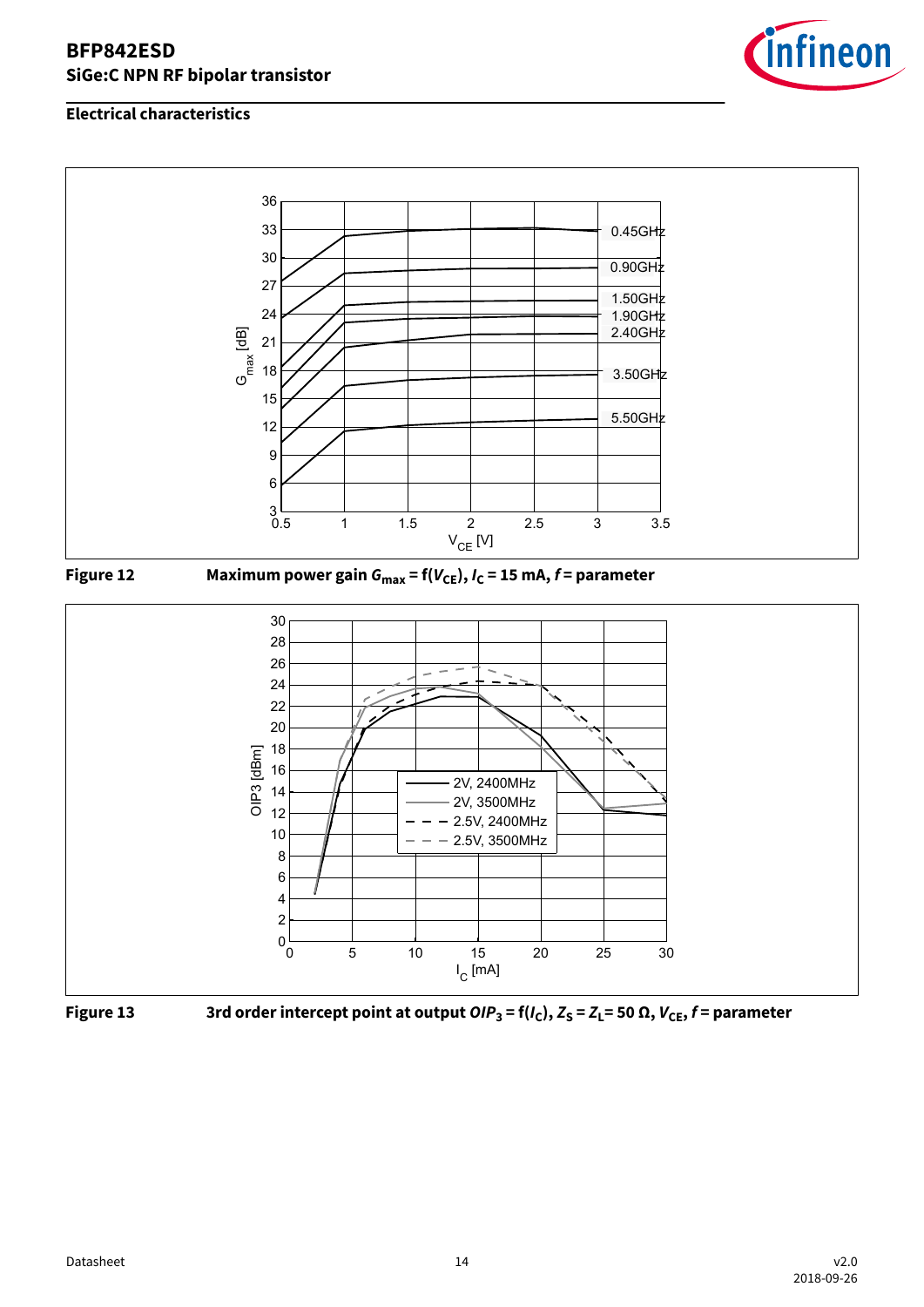



**Figure 14** Compression point at output  $OP_{1dB}$  [dBm] = f( $I_C$ ,  $V_{CE}$ ),  $Z_S = Z_L = 50 \Omega$ ,  $f = 3.5$  GHz





 **Figure 15** 3rd order intercept point at output  $\textsf{OIP}_3$  [dBm] = f( $I_\text{C}$ ,  $V_\text{CE}$ ),  $Z_\text{S}$  =  $Z_\text{L}$ = 50  $\Omega$ , f = 3.5 GHz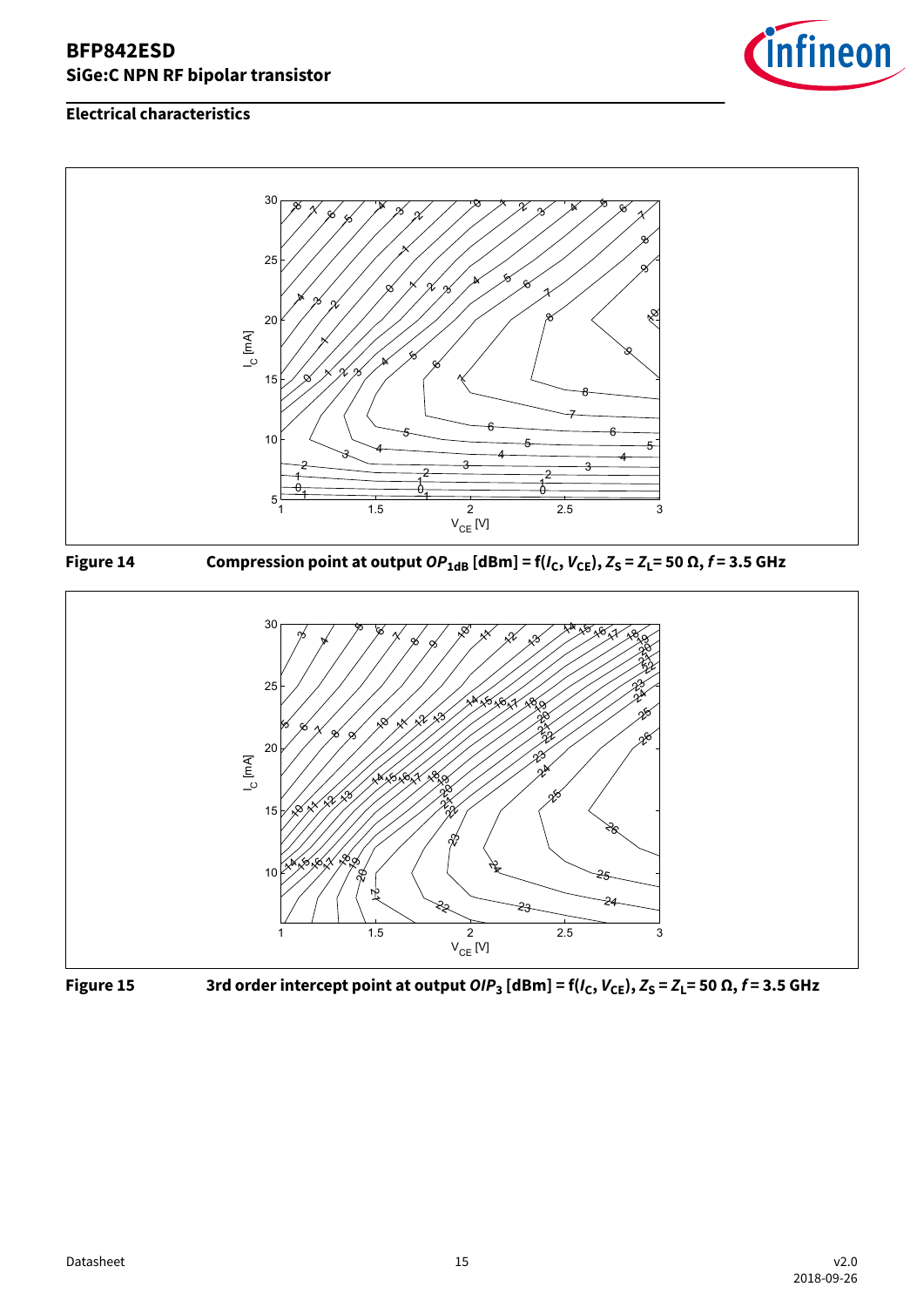







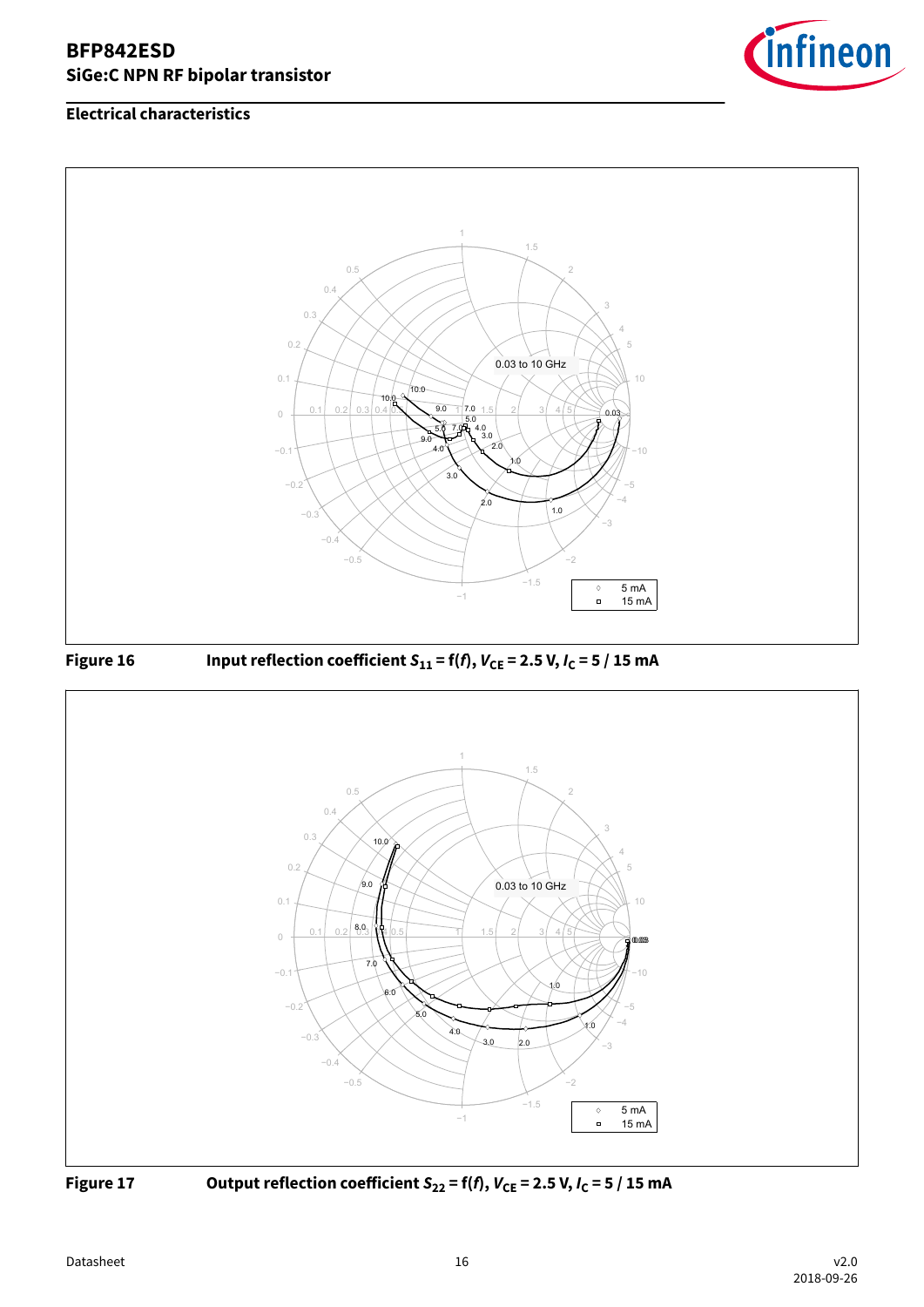









**Figure 19** Noise figure  $NF_{min} = f(f)$ ,  $V_{CE} = 2.5$  V,  $Z_S = Z_{S, opt}$ ,  $I_C = 5 / 10 / 15$  mA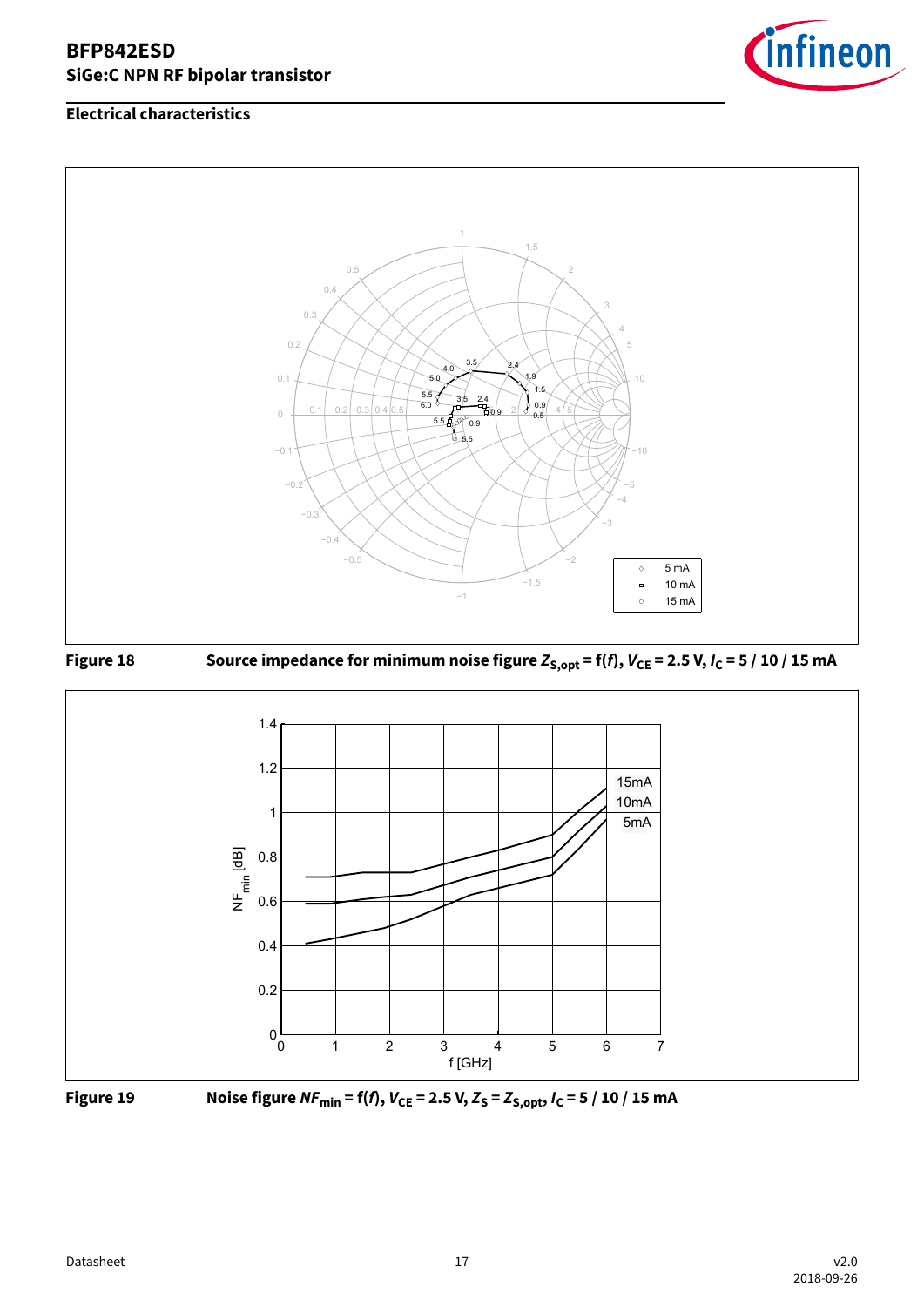

#### **Electrical characteristics**







Note: The curves shown in this chapter have been generated using typical devices but shall not be considered as a guarantee that all devices have identical characteristic curves.  $T_A = 25$  °C.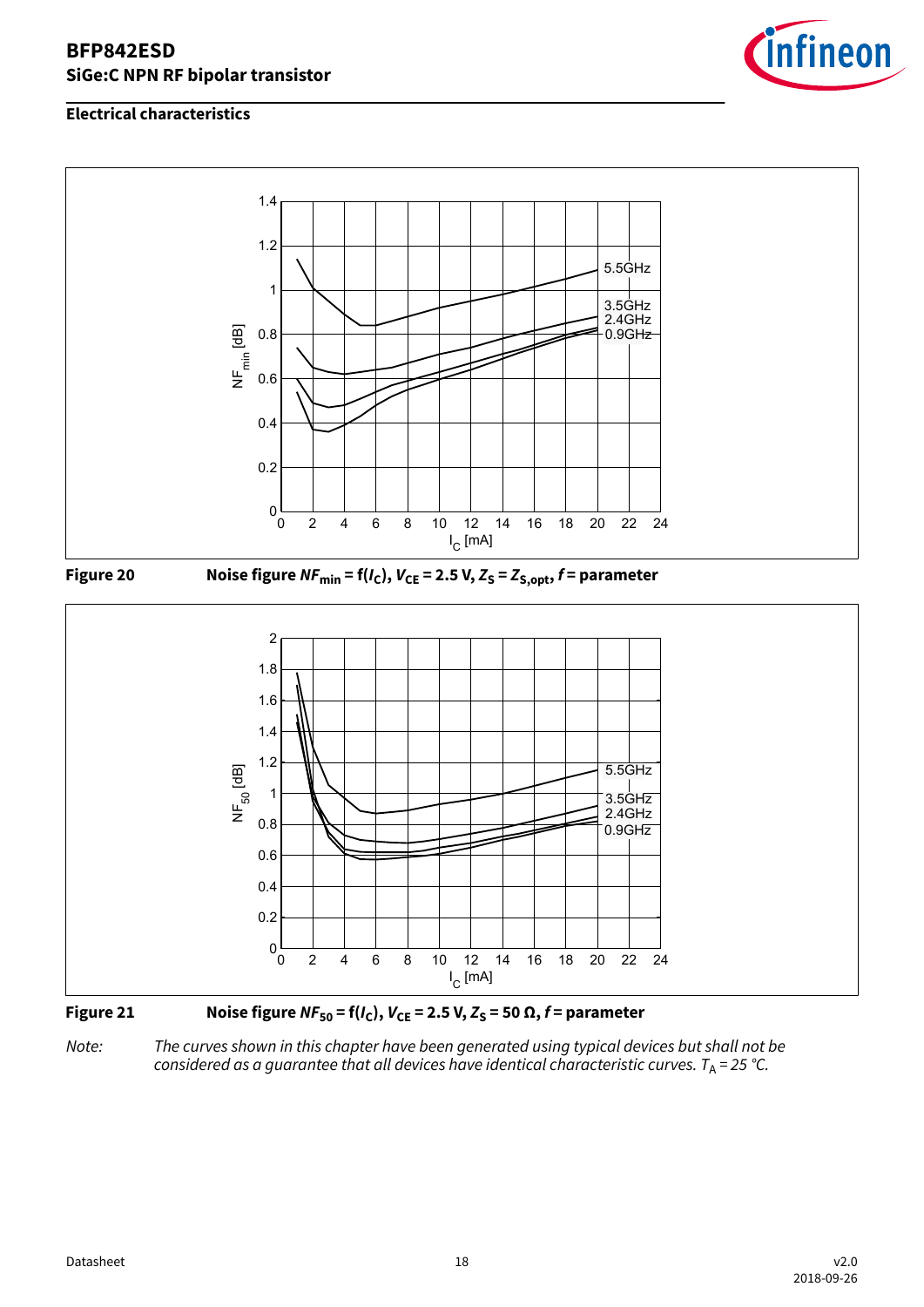<span id="page-18-0"></span>**Package information SOT343**



## **4 Package information SOT343**











#### **Figure 24 Marking layout example**



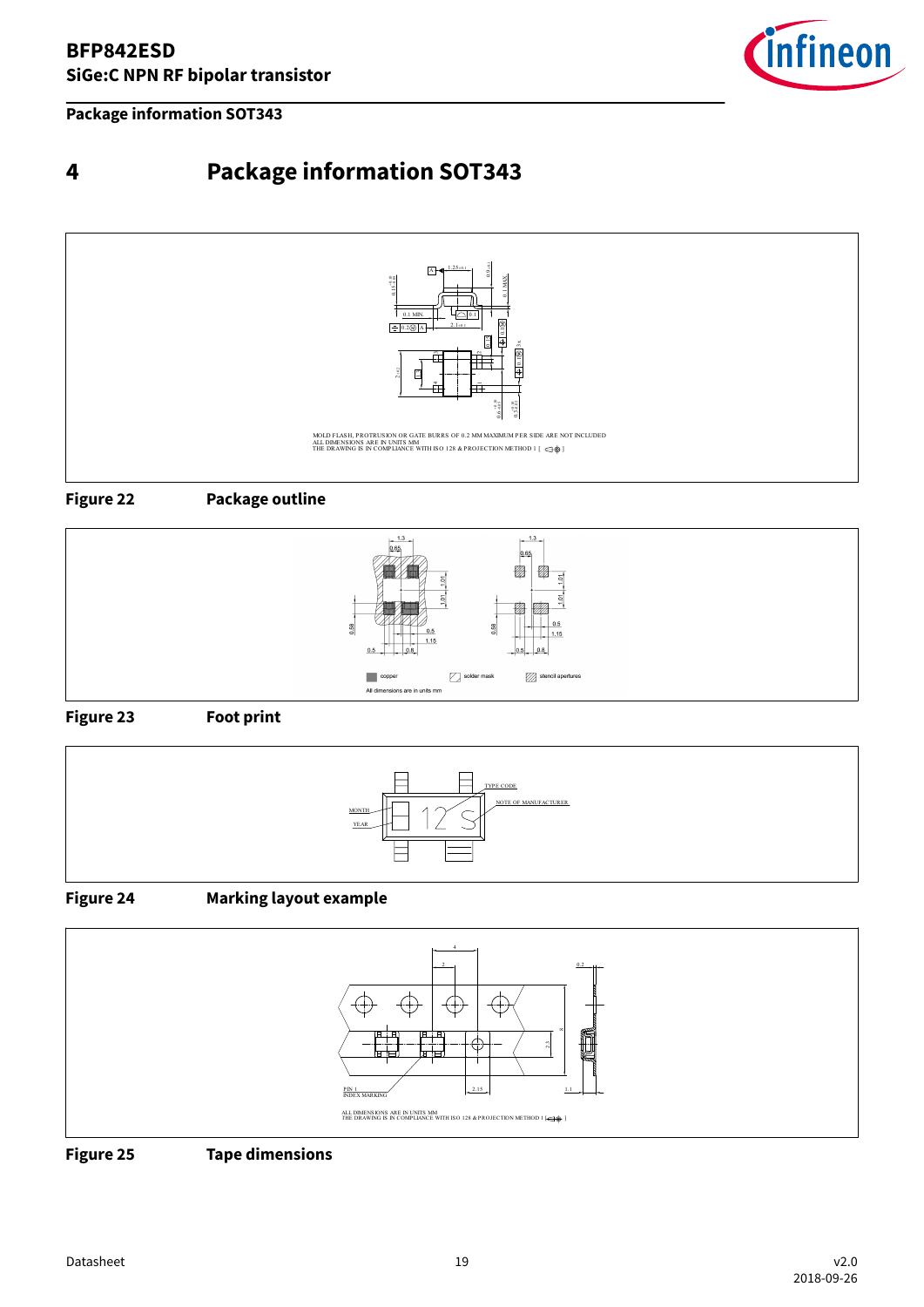<span id="page-19-0"></span>**Revision history**



# **Revision history**

| <b>Document</b><br>version | Date of<br>release | Description of changes |
|----------------------------|--------------------|------------------------|
| 2.0                        | 2018-09-26         | New datasheet layout.  |